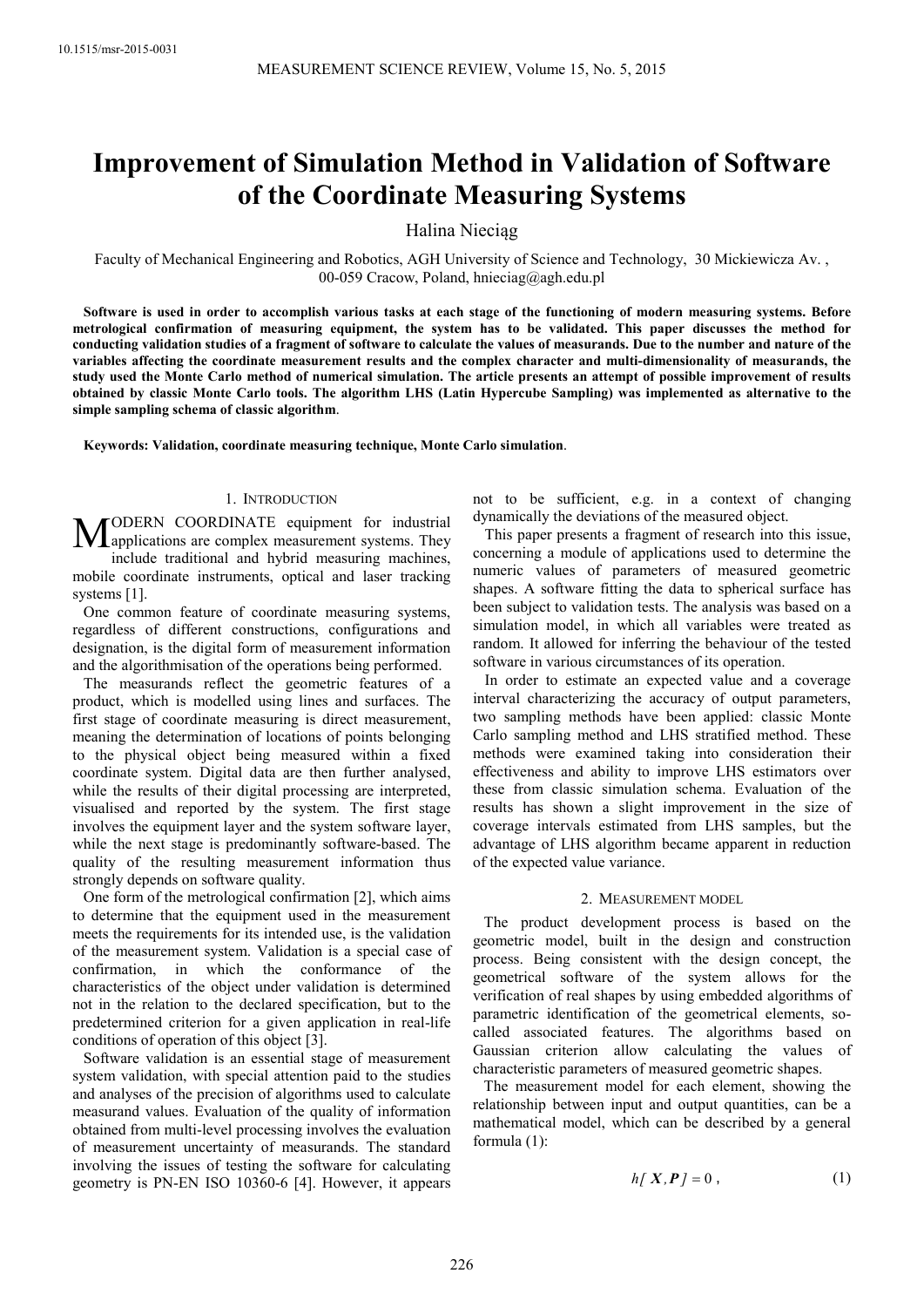where:  $X = [X, Y, Z]^T$  represents a vector of *k*-input quantities  $(k=3)$  or the coordinates of points measured in a coordinate system, output values *P* have the form of *m–* dimensional vector of model parameters, i.e. the quantities characterising the size, locations, etc. of measured shapes.

The essence of the model is to create an image of an idealised form of real objects [5] - physical objects or software units, or others.

Owing to this image, we gain a medium to foresee the behaviour of real software through the use of the computer simulation tools, reality simulation.

### 3. THE CONCEPT OF VALIDATION

The results of measurements, and thus the values of the measurands *P*, (1), depend in coordinate measurements not only on input quantities  $X$ , but also on many other factors, such as measurement strategy, tolerance class, product's surface, datum, location within the measurement space, etc. In coordinate measurements, these factors are classified according to five main categories assigned to locations of their occurrence. This division is aimed at facilitating the identification of factors and the choice of the appropriate method of determining their influence on the model's output quantities.

The model should reflect the significant aspects of the object being modelled, but the factors influencing it are not explicitly included in formula (1), even though they can be qualified as input quantities, as measurement results depend on them. The occurrence of certain factors during the measurement, as well as their level, form the conditions of model (1) realization. The arrangement of these factors determines the intended use of the software of the measuring system.

The system's software can thus be considered as fit for purpose if the results obtained in this particular, deliberate application of it appear to be consistent with reference results, that serve as a computational standard, i.e. describe the behaviour of a perfect calculating software through a model (1).

Validation, as the process of software quality assessment, carried out basing on the model, has three very important stages (Fig.1.).

The first stage is the determination of the measure of the discrepancy between the calculations of the real software and the reference results, while the third one involves the determination, when this discrepancy is acceptable for the software's intended use. The first stage requires the adoption of the metric, which enables a comparison of experimental and standard results as a quantitative measure of comparison.

The third stage is to decide on the adequacy. But before this decision is made, the criterion of adequacy of the software for a particular application must be specified during the second stage of validation.

The determination of discrepancy requires a separate analysis of the measurement model, used in given circumstances in the coordinate system. Flexibility of the coordinate measuring processes arbitrarily carried out by the system's user makes it harder to use a single universal course of action. The diversity of features characteristics

that are measured, as well as methods to obtain these goals, impose the need to define the formulation of a specific – task measurement, the so-called *feature based measurement*. It is a measurement goal separate from other tasks and defined by the measurement model, where the quantities related to this model may change in a given way and within given boundaries.



Fig.1. The validation diagram.

#### *3.1. Geometric software validation metric*

Metric is the quantitative measure of inaccuracy, specifying the degree of discrepancy between the measured values and the corresponding reference values. Metric does not have a precise definition within validation, but this term is used in computer science to mean the quality index of a given attribute, characteristic of a measurement system or its specification. The calculated value of the metric is interpretable as the degree of fulfilment of a certain qualitative property of the software unit. A geometric software metric should be related to a specific attribute of the geometry of the measured object in a way that will assess the quality of its mapping through measurement.

Metric development relies on the formulation of an appropriate measuring function [6]. In the geometry inspection of an object, the measurands are the linear and angular quantities. For these values, the metric can be expressed as the following relationship (2).

$$
\Delta_m = \left| p - p_{ref} \right|,\tag{2}
$$

where:  $\Delta_m$  – absolute difference between the values attributed to the measured quantity and the corresponding reference value;  $p$  – test result;  $p_{ref}$  – reference value.

Deviation  $\delta_l^r$  of variable  $p_l$  (1) of a single say *r*–test is the difference between the value calculated by the software, e.g. the value of the specific feature parameters such as diameter, the position of the point, etc., from the corresponding reference value, included in the general equation (3).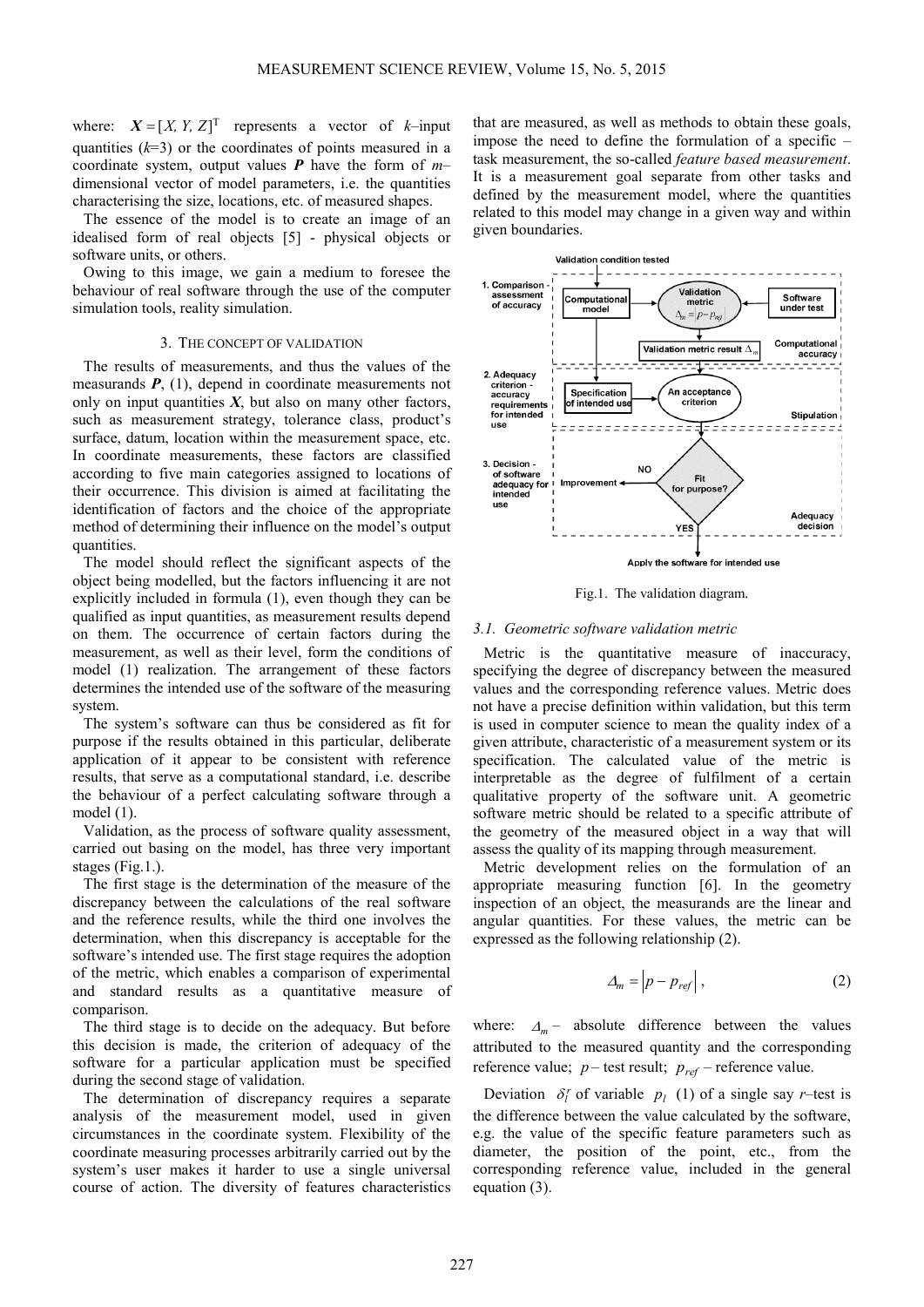$$
\delta_l^r = \left| p_l^r - p_{l,ref} \right|,\tag{3}
$$

where:  $\delta_l^r$  – calculated deviation,  $p_l^r$  – the measured value,

 $p_{l,ref}$  – reference value,  $l=(1,...,m)$ .

An easily implemented measuring function (3) is in fact a mathematical operator that requires the entering of two values, and it embodies the traditional approach to validation, which involves the comparison of two deterministic variables (Fig.1.).

The first component of the formula (3) is representing the individual results of the validation tests.

The nature of variables involved in the implementation of the model (1) and affecting the measurement puts into question the results of software evaluation based on a single test result. In real-world work conditions, the tested software may yield different results in each session, as the working conditions of a real application clearly eliminate the possibility of obtaining an identical set of data. Confronting a single test result with the level of user requirements, there is no certainty that the result will be repeated when the application is relaunched or that it is going to be close to the consecutive results in a series, or that it is going to be an outlier, and this distinction is important in the statistical evaluation of the analysed variables.

Simulation experiments require the person constructing the tests to imitate the real working conditions for the software by generating data that would allow for obtaining realistic results.

The second element in operation (3) is a reference quantity, so the value in question is well-known, presumed or agreed upon [7].

However, in most cases the determination of the correct reference value is not an easy task, as this value is a function of an imperfect and partial knowledge of the measurement process. This fact also means that the evaluation of a single test result is not easy.

In simulation validation tests common practice is to adopt the parameters of the modelled shape as reference values. The assumed values describe an ideal form by the nominal parameters and geometric relationships between individual objects of the part modelled during geometry design phase.

## *3.2. Testing conformity with requirements*

Metric values calculated based on tests (2) do not directly tell us whether the values are acceptable until they are verified by comparing them with the assumed numeric criteria, the acceptance criteria [8].

The evaluation of acceptability of the calculated characteristics requires us to define the boundary acceptable error value. The absolute difference (3) will not be significant if it is smaller than or at least equal to the value adopted as the acceptance criterion, equal to, e.g.  $\Delta_m(\delta_l)$ , (4).

$$
\left|\delta_l\right| \leq \Delta_m(\delta_l). \tag{4}
$$

The boundaries of this acceptable discrepancy define an interval, which should include the errors in obtained experimental values of the variables, so that the software results can be considered to be in conformity with the requirements. From the metrological point of view, the range characterising variability of the results of measured quantities at a given level of probability may be represented by the uncertainty of measurement,  $U_A$  [9].

In the case of software for parametric identification of associated features, the acceptance criterion, i.e. the subjective expression describing the end and success of a test, is expressed as intervals that should not be exceeded by the uncertainty of parameters.

The endpoints of this interval should be adjusted to and be valid for a set of levels of factors of a test experiment [8]. They reconstruct the intended use of software included in a test case. Only in such case can we expect a reliable evaluation of the software.

# 4. ESTIMATION OF UNCERTAINTY

The assessment of the accuracy of measurement results involves the use of different methods of estimation of uncertainty. They are generally based on two approaches: one related to the theory and propagation of uncertainty, the other based on the probabilistic method of distribution propagation. They share a common philosophy that treats the measurement as the process of implementing random variables, with part of them participating in the measurement process, while another part comes from sources outside of the measurement and indirectly influences its result. The use of information concerning these variables, as well as their processing is done according to the probability theory.

Determination of the range, within which the value of the variable will be included according to the probability theory, requires the knowledge of the distribution of this variable. If the measurand is characterised by the probability density function, two parameters characterising the distribution of it, such as the expected value and the standard deviation, describe the best estimate of the measurand and the standard uncertainty related to this estimate, respectively.

The determination of the probability distribution of the measurand based on the input quantity distributions is called the propagation of distributions, regardless of the method of calculation (analytical, numerical). The *M*onte *C*arlo *M*ethod (MCM) is the propagation of distributions which utilises repeated random generation of data by the so-called sampling of probability distributions [9 - 11].

# 5. RESEARCH OUTLINE

Tests are preceded by the structural decomposition of the software of the coordinate system. So-called partial validations are performed on isolated software components used to verify the geometry of the inspected part. The division into elementary measurement tasks naturally corresponds to a structural division of the system's software module into smallest parts: programs which perform these tasks by calculations. Validation may be based on models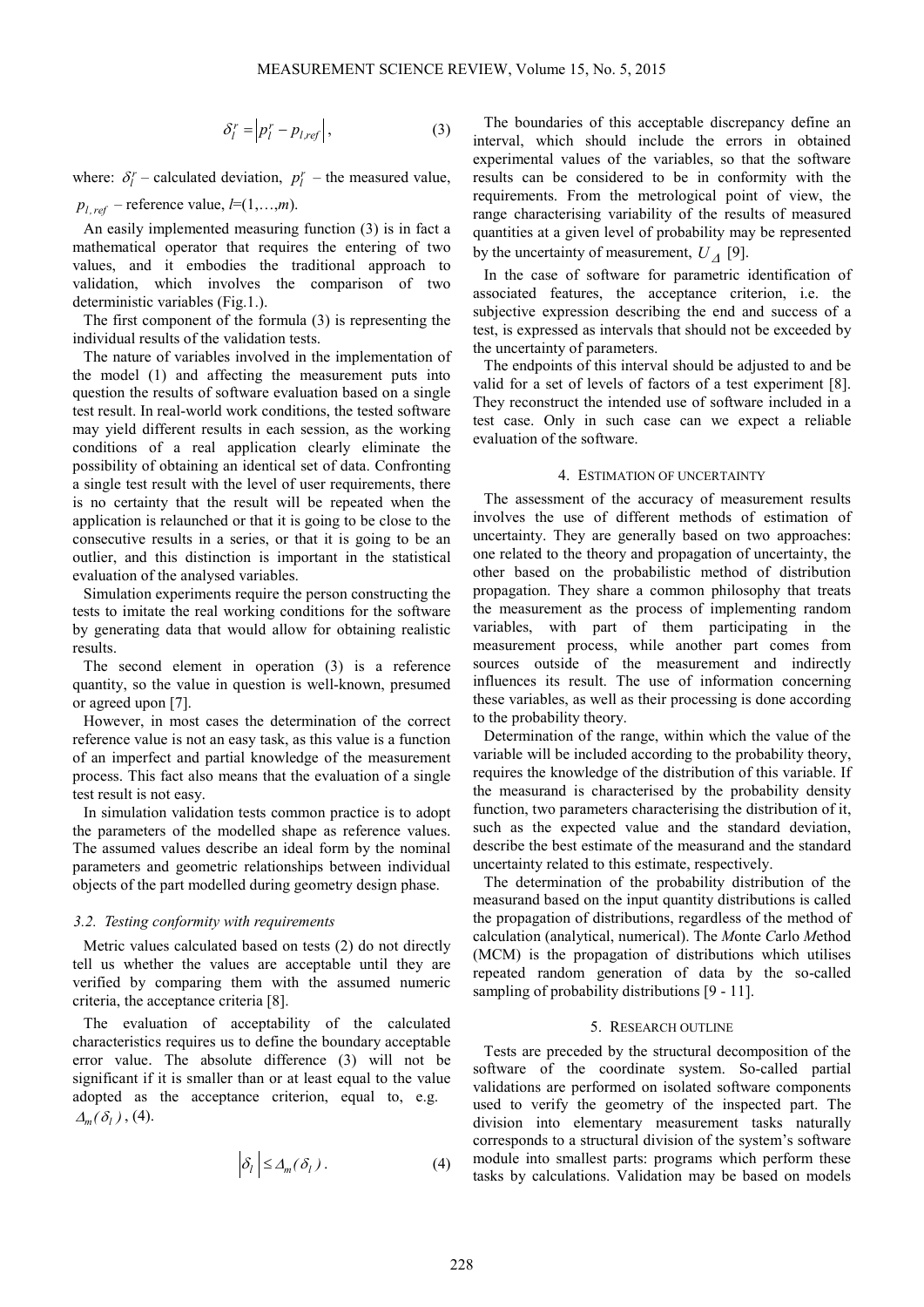presented in (1), but the "extended" measurement model will also be defined by the selection of factors that form the circumstances for a given use of the program, [12].

The goal of the validation tests was to study the fitness of the programs for their intended use. It is done by determining the uncertainty of the measurement task result in the circumstances defined by the strategy, in order to check if it meets the assumed acceptance criterion.

## *5.1. Simulation model*

The model of quantities  $X = [X, Y, Z]^T$  describing the point's coordinates *X*, *Y*, *Z*, is in fact a probabilistic model of the variables of their error. The implementation of each random variable  $X$ ,  $Y$ ,  $Z$  is the sum of its "real" value and its changing deviation. The real value is considered to be known based on the model assumptions and it reflects to the coordinates of the point lying on an ideal surface or a profile of the associated feature. Deviation is a superposition of a number of implementations of random error variables. In building the model of input quantities, an idea analogous to the vector concept of coordinate device errors can be employed [13], where the cumulative error is the superposition of partial errors generated by certain factors or stemming from certain sources.

Software validation only takes into consideration the factors that may influence its evaluation and, according to the goal of validation, allow for the formulation of a statement, that the software is fit for its intended purpose. It is assumed that the remaining ones, accompanying the real measurement, such as the method of fixing the object, surface soiling or its temperature, all belong to this group, which is subject to the obvious laws of measurement technique, so obeying these laws can significantly limit their influence on the results.

In the measurement model adopted for the study of geometric software using the MCM, we assume the presence of two factors that cannot be eliminated by conducting real measurements, regardless of whether a correct measurement practice was used.

The first factor is related to the influence of the real geometric form of the measured object on the result. Product inspection is usually conducted by analysing the individual components of the structure, but the coordinate measurements of geometric quantities consider the more generalised effect as a composition of the surface structure, shape deviations and other deviations from the ideal geometric form.

Taking into account the periodic nature of the irregularities on machined surfaces, the total error can be modelled by the sum of component variables expressed in a general form of elementary harmonic functions. As a result of the influence of independent groups of technological factors on the process, the amplitudes and phases are considered as random variables in the model.

The second factor determines the influencing quantity, which is a composite of all unidentified sources of uncertainty. The variable models a cumulative direct measurement error, which can be expressed by both random and systematic factors.



Fig.2. Error simulation model.

By analysing the end result, we can notice that the final value of the error, as a superposition of realizations of various random variables, stems from the location and range of the characteristic of distributions of these variables  $(Fig.2. - "left" outline).$ 

The study used an universal concept of error modelling by superimposing these two components [14]. The nature of these components may vary depending on which of the groups of factors are considered active and significant.

## *5.2. The impact of measurement strategy*

The strategy significantly affects the uncertainty of the evaluated measuring task.

It is a powerful and underrated means of controlling coordinate measurement uncertainty, superficially ascribed to the area of measurement technique.

According to [15]: "*The accuracy of the results from coordinate measurements depends on the accuracy of the measuring device, workpiece properties, environmental conditions, and especially operator procedures. For the last, and usually most important factor, neither are proven facts known about the combined effects of the various influences nor do any general quantitative statements exist*."

Coordinate measurement strategy is determined by the quantity and locations of points on the surface being sampled, the size of measurement sections, the direction of measurement, the type of probe, even the sequence of measured points. Changing any of these parameters will change the conditions of the experiment and become a deviation from the repeatability conditions. The evaluation of the measuring task relates to a given level of all factors, within which this task is executed.

The impact of strategy on the form of the variable of the input quantity error is the most visible when generating data encumbered by deviations stemming from the simulation of the real surface condition. The superimposition of the harmonics on ideal form of the modelled surface gives an image of a "deterministic" surface until we obtain a point's location random in relation to this surface while imitating a real measurement (Fig.2. – "right" outline). The superimposition of the harmonics due to the random impact of the factors in the technological process further strengthens the final random character of the deviation of surface structure from the ideal surface and should be reproduced in a simulation experiment.

The determination of the composition of distributions of error variables using analytical methods is quite cumbersome in practice and may lead to overestimating the variability ranges in measurands.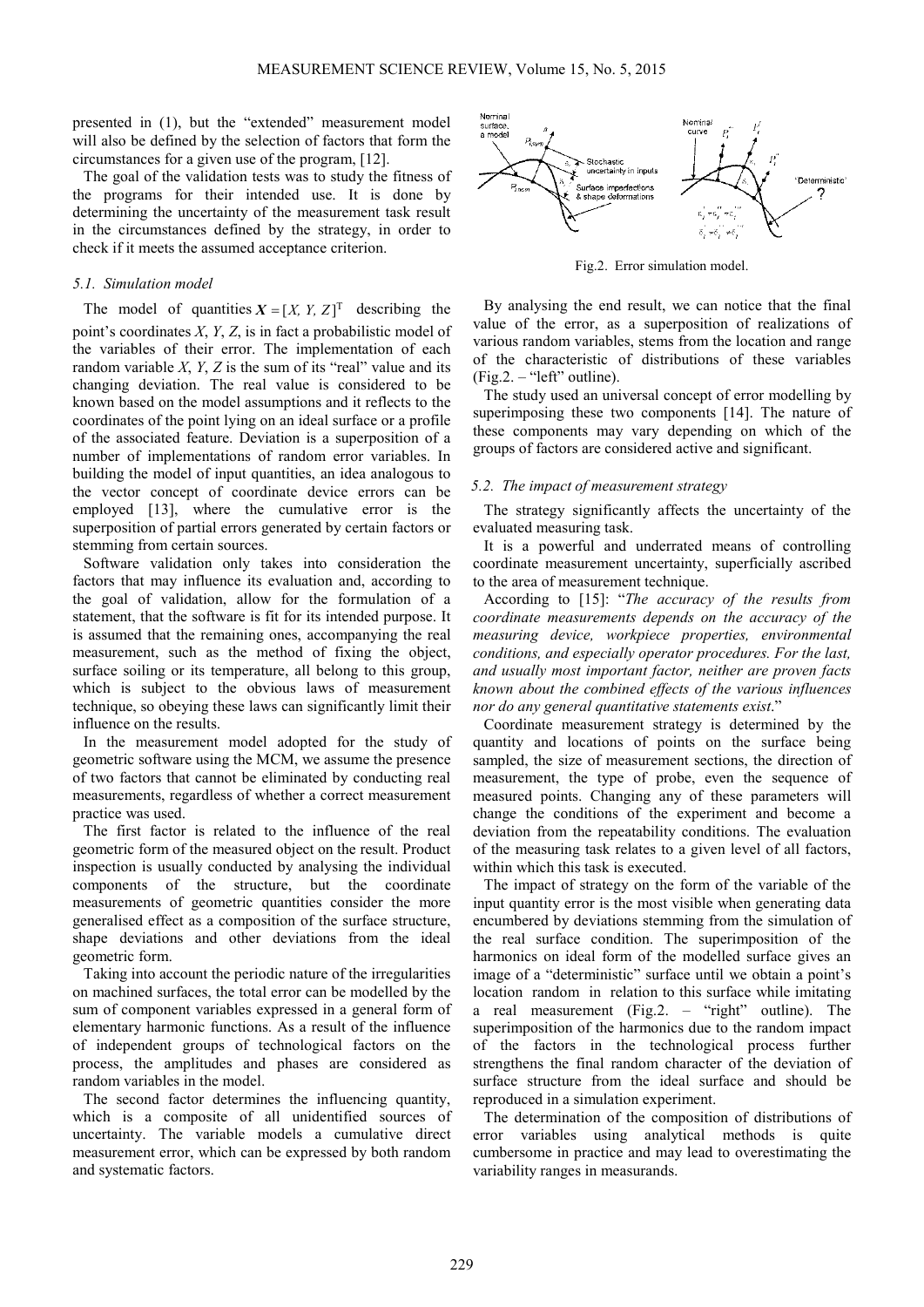The key issue becomes how to best reconstruct the distribution of input random variables by a properly designed simulation experiment, as the distribution of analysed output variables is probably different from Gaussian or from any other model distribution. The results presented in [16] as well as own studies show that in many practical cases, the resulting distribution of cumulative deviations including few harmonics differs, at given point, essentially from the Gaussian distribution. Estimating coverage intervals for variables not fulfilling the standard model assumptions without the knowledge of the analytical function of distribution is possible if the experimenter acquires the numerical form of the probability density function (*pdf*) or the cumulative distribution function (*cdf*) of these variables.

# 6. NUMERICAL MONTE CARLO METHOD

## *6.1. The essence of MCM in testing geometric software*

The essence of the MCM algorithms used in testing geometric Gaussian programs is the random generation of values of partial errors for a given set of points, and then the calculation of the measurand values using the software entity being tested. The cycles are repeated multiple times, so as to generate a discrete representation of the distribution of these variables.

The simulation model is based on the variables model described in chapter 5.

In order to obtain the coordinates, e.g. for *n*– points:  $\{P_1(x_1, y_1, z_1),..., P_i(x_i, y_i, z_i),..., P_N(x_n, y_n, z_n)\},$  in each cycle of calculations, the generated errors are added to the coordinates of points lying on the modelled theoretically ideal surface. The location of these points is derived from a mathematical description of the feature.

Based on multiple, e.g. *M* times generated random sample  ${x_i, y_i, z_i}_{i=1}^n$  the unit being tested calculates the values of an *m*-dimensional quantity *P*, leading to the creation of an enormous set of these values. This allows the determination of the empirical density function *pdf* or, after sorting the values from the smallest to the largest, the empirical distribution function *cdf* for each component of *P*. They provide a numerical approximation of the distributions of output variables.

The discrete representation of the distribution allows for determining the estimate of the output quantity (measurand) value, standard deviation as standard uncertainty associated with the estimate, and the endpoints of the coverage interval  $y_{low}$ ,  $y_{high}$ , the length of which characterises the variability in the measurement process [10]. It is an interval, which includes, with certain probability, the true value of the measurand.

Traditionally, it is assumed that the point ends of the coverage interval are determined by the quantiles of 0.025 and 0.975, which correspond to the coverage probability *p*=0.95. The assumed value of probability is symbolic, in relation to the normal distribution, for which it corresponds to the coverage factor  $k = 2.0$ .

## *6.2. Classic algorithm ("crude sampling")*

In a simple, crude Monte Carlo sampling, random variables with any distribution can be generated using the reverse *cdf* method. It is based on a simple proposition that when any variable  $X$  has a continuous and strictly increasing *cdf*  $U = G_P(\eta)$ ,  $U < U(0, 1)$ ,  $X$  can be calculated as its reverse  $X = G_P^{-1}(\eta)$ . For an a priori known or empirical probability density function (histogram),  $g_P(\eta)$ , the *cdf* is then analytically or numerically determined  $U= G_P(\eta)$ . Approximations of an inverse function are determined in independently drawn points according to the uniform distribution from the interval [0, 1], i.e.:  $X = G(U)^{-1}$ .

The classic algorithm for multidimensional input variable *X* in one simulation cycle is as follows:

1. Selection of *M* number of repetitions.

2. Randomisation with a probability of 0 to 1 value  $u_i$  for each *k-*dimensional variable *X* of a single *i–*point, whereby we obtain a set  $\{u_{i,1}, u_{i,2}, u_{i,3}\}$  for three coordinates.

3. Each randomly selected value  $u_i$  is assigned to the corresponding variable *x<sup>i</sup>* .

4. The drawing is repeated for each *n* points, creating *n·k*  elements sample of input variable  $X$ , on which calculations are performed in accordance with model (1).

5. From a set of *M–*values of *m–*dimensional variable *P* calculated in the experiments, an estimate of expected value of output value is deduced, also known as the *empirical median value*.

Due to the randomness of the experiment, each test sequence can give a different estimate, but the series of values will stochastically converge with probability 1 to the expected value of the measurand. The difference between an individual estimate obtained from a single cycle (estimator value) and its expected value can be defined as MCM error. It can be expressed by estimator variance, which is proportional to the variance of the probability distribution, and inversely proportional to the number *M* of experiment cycles performed [10]. Both factors affect the quality of the MCM results.

Increasing the number of *M* recurrences is an intuitively chosen means to improve the accuracy of estimates using MCM. The number of cycles recommended in [10] needed to achieve coverage interval accuracy of two significant digits and for 95% confidence level is  $10^6$ . Accuracy control may be done, among others, using adaptive procedure, recommended by the above mentioned document.

The relationship between the estimation error and the variance of the distribution of output variables shows us, that the correct selection of randomly sampled points from the probability distribution may influence the quality of results, as well as decrease the number of experiment recurrences needed to achieve the necessary accuracy. The improvement of sampling uniformity in relation to the shape of function describing distribution may lead to reduced variance.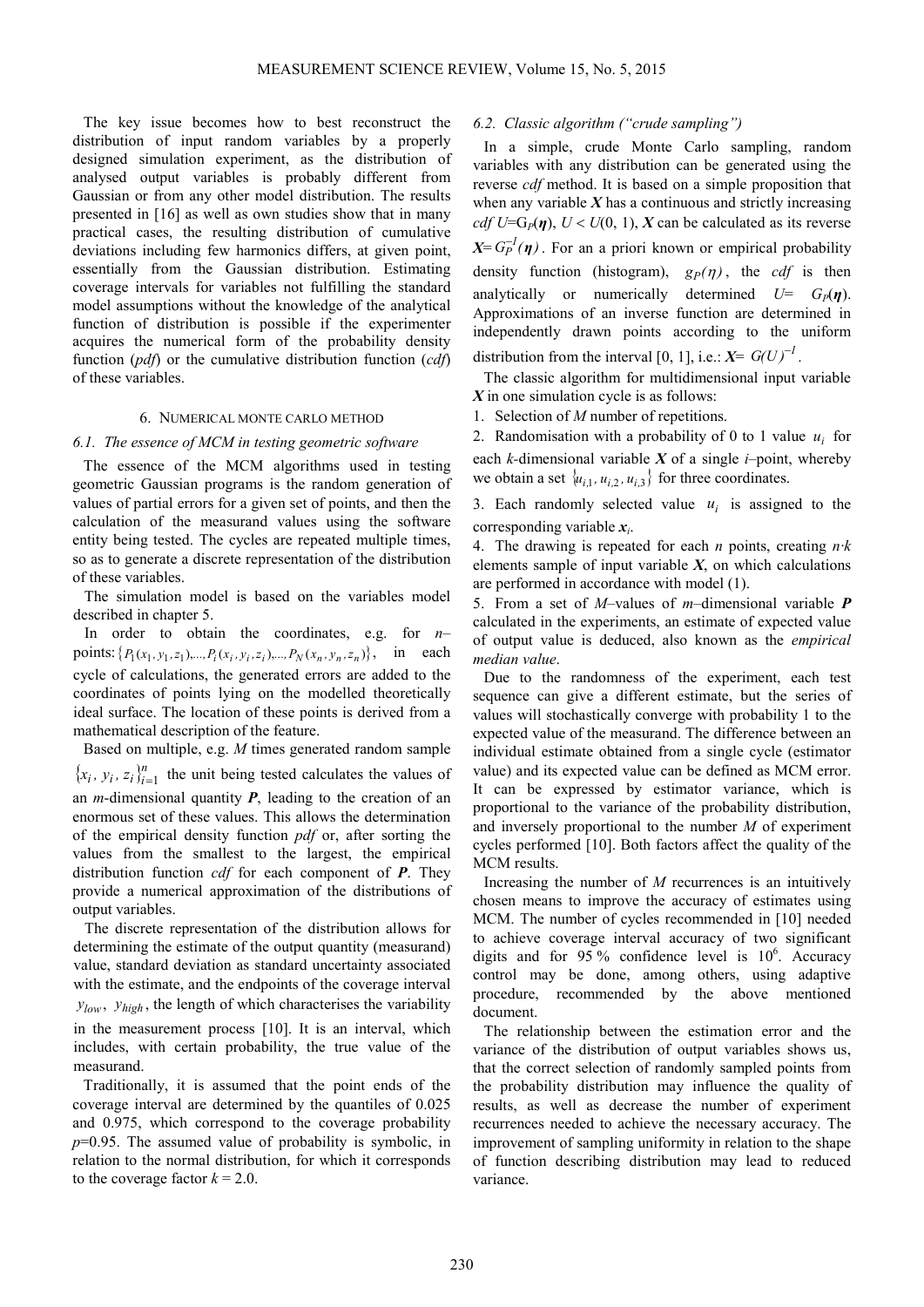Methods for improving the drawing efficiency and reducing the variance include stratified sampling methods and quasi–Monte Carlo methods [18]-[19].

It should be noted that one important benefit of the classic MCM algorithm is the fact that the number of simulations needed does not depend on the number of random variables modelling the input values. This property, along with easy implementation, is the main reason for the popularity of the classic Monte Carlo algorithm.

## *6.3. Stratified sampling method*

LHS (*Latin Hypercube Sampling*) is a *multivariate extension of stratified Monte Carlo method*, which is intended to improve uniformity of sampling and to lead to reduced variance [19]-[20].

In this sampling method, the whole total range of the *cdf* of each component variable is divided into separate subareas with equal probability. Each of the created ranges is used to calculate one value for each component *X*, corresponding to the sampled value of probability density in the chosen sub-area. The name LHS comes from the generated *N*-values of variables, forming a topologically *N*–dimensional cube (hypercube).

The algorithm for the method of *k-*element vector of random input variable  $X$  in one simulation cycle for one "sampled" point is as follows [20]-[21]:

1. The division of the probability density curve for say  $ii$ – variable ( $ii$ = 1,...,  $k$ ) into  $R$  equal disjoint ranges forming layers with equal probability, in which the changes of probability function are smaller than in the whole range of values;

2. Sampling *R* independent random numbers  $u_{ii,1}, u_{ii,2},...,u_{ii,R}$ , from the interval [0, 1];

3. Random generation of a single number in a single simulation cycle for each of *k*–components, containing *R*–repetitions in relation to the LHS algorithm. The number represents the number of the layer, from which  $u_{ii}$ , ( $j=1,...,R$ ) is taken. Randomly sampled numbers form a permutation of the layers, on which the components are grouped.

4. Based on the permutation, a set of sampled  $(N = R^k) \cdot n$ values of the input variable  $X$  is created,  $(1)$ . Each individual data given in the *n–*elements sample, defined by *X*, is a vector of *k–*components (*k*=3), where each component (coordinate of datapoint) may come from a different layer.

5. The calculations are performed for the full set of *n–* points, which result in a set of *m*-values of *P*.

According to the MCM concept, after calculations are completed, steps 1−5 are repeated *M* times.

#### 7. EXPERIMENTS AND RESULTS

The purpose of the comparative simulation experiments was to examine how effective Monte Carlo methods may be in the estimation of uncertainty of parameters calculated by Gaussian software. Two different methods of sampling were used to generate the coordinates of points for the spherical surface: the classic Monte Carlo algorithm and the LHS algorithm.

The tests used model data from an example constructed and published in [22].

The data form a regular grid of *n*=30 points spaced on a half of a perfect spherical surface (Fig.3.).



Fig.3. The simulated sphere.

A single data is a vector of three coordinates in a coordinate system that is offset in relation to the centre of the sphere by a given vector. The components of the vector of parameters describing the perfect sphere are: T  $P_o^T = [x_o = 484.9407, y_o = -6.1794, z_o = 15.1096, r_o = 20.000]$ mm.

Calculated in [22], the values of measured coordinates of the  $i^{th}$  –point  $(P_i)$  were a sum of values  $(x_{i,nom}, y_{i,nom})$  $z_{i,nom}$ ) corresponding to the point on an ideal sphere with parameters of *P<sup>o</sup>* , arbitrarily assigned values of systematic error  $(\Delta_{x,s}, \Delta_{y,s}, \Delta_{z,s})$ , and one of the *M*–generated values  $(\varepsilon_{i,x}^j, \varepsilon_{i,y}^j, \varepsilon_{i,z}^j)$  of random error.

In the tests presented in this paper, error components are simulated consequently with the simulation model discussed in sub-chapter 5.1. Coordinates of the  $i^{th}$  point  $(P_i)$  are a sum of reference values ( $x_{i,nom}$ ,  $y_{i,nom}$ ,  $z_{i,nom}$ ) as above, the temporary values  $(\delta_{i,x}^j, \delta_{i,y}^j, \delta_{i,z}^j)$  of form deviation  $\delta_i^j$  at *i*<sup>*h*</sup> point, and the generated values  $(\varepsilon_{i,x}^j, \varepsilon_{i,y}^j, \varepsilon_{i,z}^j)$  of random errors in each axis for the *j*–cycle of simulation and calculations (Fig.  $2 -$  "left" outline).

The values of random errors are one of the  $(j = 1,...,M)$ random combinations generated using a pseudo–random number generator for the assumed normal distributions of these errors, with parameters  $N(\theta, \sigma_{\varepsilon,x})$ ,  $N(\theta, \sigma_{\varepsilon,x})$ ,  $N(\theta, \sigma_{\varepsilon,x})$ , where:  $\sigma_{\varepsilon,x} = \sigma_{\varepsilon,y} = \sigma_{\varepsilon,z} = \sigma_{\varepsilon} = 0.002$  mm.

Mathematical modelling of sphericity deviation is based on the notation of a chosen surface by a formula using the associated Legendre's functions [23]. The tests included the following: harmonics = 3, amplitude =  $0.0050$  mm, order = 2, phase = 3. The form deviation values  $\delta_i^j$  in each variant of the *j–*cycle of simulation are determined for randomly adopted phases. Deviations vary randomly from cycle to cycle in the range equal to amplitude of the harmonics.

The numerical value of the simulated coordinate  $(x_i^j)$  is calculated on the basis of (5).

$$
x_i^j = x_{i,nom}^j + \delta_{i,x}^j + \varepsilon_{i,x}^j.
$$
 (5)

The numerical values for the remaining coordinates of point  $(y_i^j)$  and  $(z_i^j)$  are calculated analogously.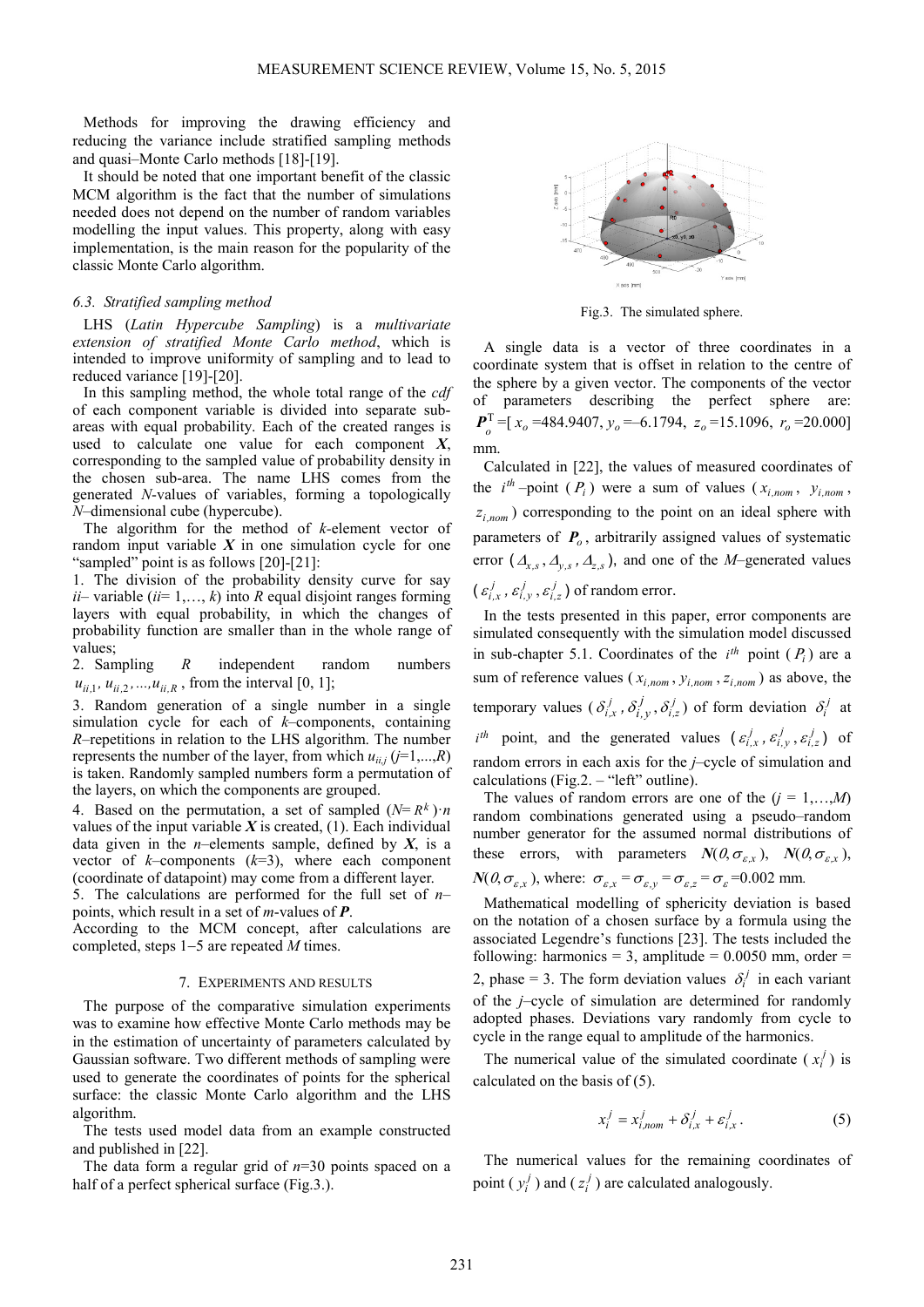The combined random variable imitating the direct measurement in each of the 3 axes is composed of two independent random variables: one arising from a random distribution of deviations in sphericity at a given point of the spherical surface  $A : \Omega = \{\delta^j\} \rightarrow \Re^n$ , and the other modelled by Gaussian distribution  $E \in N(0, \sigma_{\varepsilon})$ , and its distribution is a convolution of two distributions, which these variables are subject to. Propagation of uncertainty of the results of geometric software requires knowledge of this distribution. In numerical methods, we can observe its numeric representation as a result of the convolution of the component distributions, which is undoubtedly a great advantage of this concept.



Fig.4. The empirical distributions of the simulated errors for exemplary 15<sup>th</sup> point on sphere.

In studies according to a predetermined number of simulations, *M* sets of measured coordinate values of *n*– measurement points were generated. Based on these random samples, empirical *pdf* and *cdf* in individual *n*-points on the surface were reconstructed (Fig.4.).

All the necessary simulation programs are written in the form of scripts and performed in MATLAB environment. A fragment of the application performing the geometric calculations comes with the package developed at the National Physical Laboratory, NPL's LSGE MATLAB Software (License Ref: CMSC/X/02/431).

The LHS sampling method employs the division of the variable range into 5 layers with equal probability of occurrence. The number of layers was arbitrarily assumed considering that the number of permutations generated for 5 layers for  $k=3$  variables is a  $5<sup>3</sup>$  dimensional cube.

The influence of the number of replications on the estimation by each method was examined by performing  $M=50$ ,  $10^2$ , and  $10^3$  measurement cycles. Each of the variants of the experiment was repeated three times, considering the randomness introduced by permutations.

The sizes of coverage intervals calculated using the two methods were compared.

The differences – *skew* values - between the estimates of sphere parameters and their reference values assumed for the experiment were also studied. These deviations of mean values (estimator of expected value) from the reference values may be interpreted as a measure of unsymmetrical property of distribution.

The exemplary results of constructed functions *pdf* and *cdf* for  $z_o$  are shown in Fig.5. and Fig.6. They describe the nature of this component of vector *P*, which is most impacted by the unfavourable limitation of the sampled surface *–* the sampled fragment is just 50 % of the spherical surface.

The tests results have shown that values of coverage interval from classic sampling and stratified sampling are always smaller than those obtained by the GUM uncertainty framework in both tested sampling methods.

It appears that there are no notable differences in the coverage interval values calculated by two methods, however, intervals from LHS plan are smaller.

Despite this, it should be noted that the differences between estimates of expectation and respective value of model (i.e. reference value) are changing along with the number of replications of classic algorithm, whilst the LHS sample provides the stable *skew* value, independent on number *M*. Because the reference value is constant, the changes of *skew* value are due to the variability of the estimator of expected value, what results in a small value of variance of this estimator.



Fig.5. A comparison of *cdf* and *pdf* approximation of  $z_o$  coordinate of centre of the sphere for M = 50,  $M = 100$ , and  $M = 1000$  replications.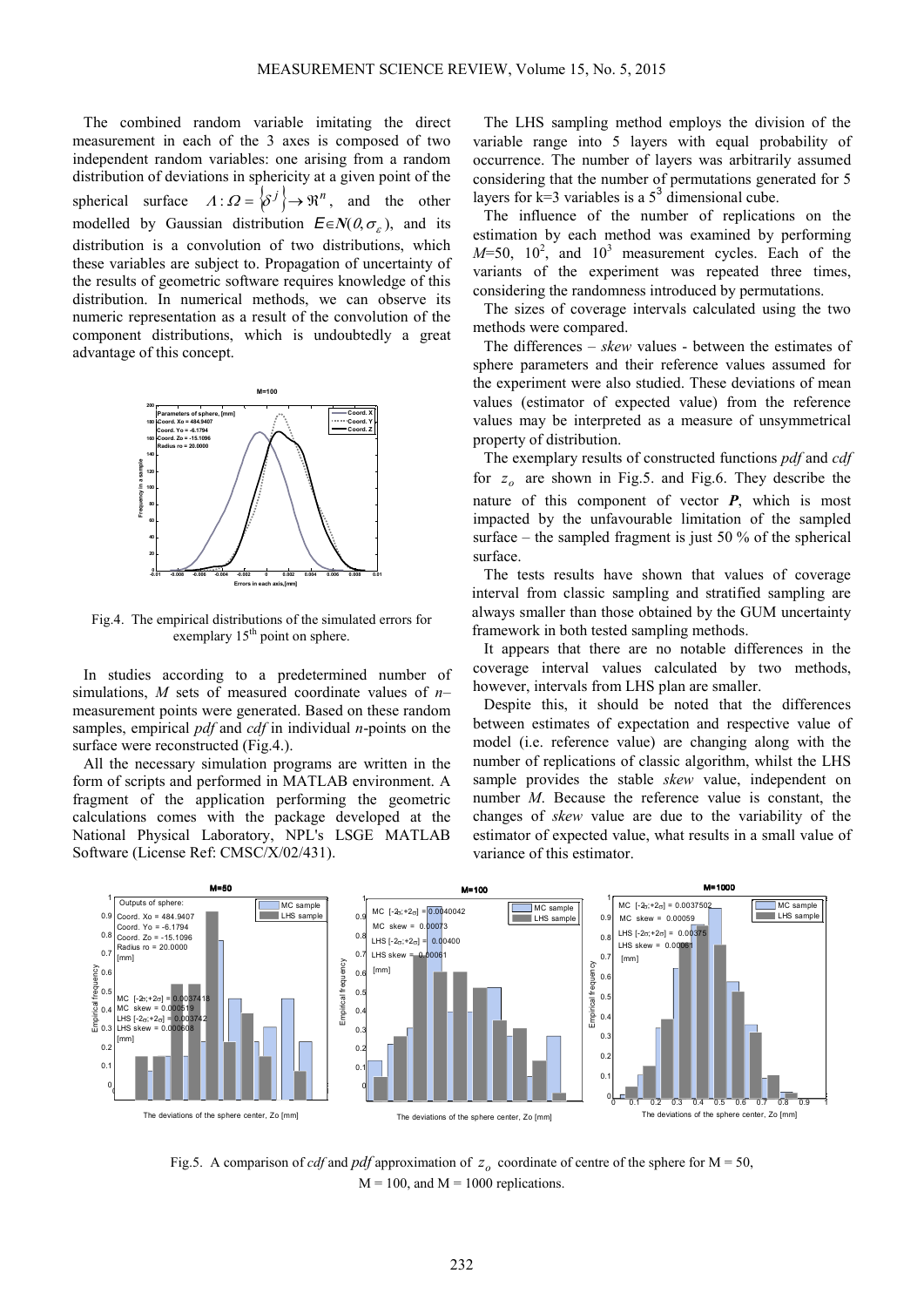

Fig.6. A comparison of *cdf* approximation of  $z_o$  coordinate of centre of the sphere for M = 50, M = 100, and M = 1000 replications.

## 8. COMPARISON OF TWO METHODS

Despite the same number of repetitions, yielding the same values of estimators using two methods seems unrealistic, yet such congruence would allow for considering these methods equivalent. Variation in results between the methods does not necessarily indicate a total divergence in evaluating the values of expected parameters *P* or the measures of their variations. Estimators are also random variables.

A comparative analysis of the results of the goals of the interdependence between the variables observed in both methods was recommended.

Spearman's rank correlation was used for this purpose [24]. The correlation coefficient  $\rho$  calculated in the correlation formula allows for measuring the strength of relation between the variables being compared, not only their compatibility.

Unlike the traditionally used Pearson's test, Spearman's test does not require any assumptions considering the distribution of variables being analysed, and allows for assessing non-linear dependencies. The interpretation is similar to the classic  $\rho$  – Pearson correlation measure [25].

If the value of the correlation coefficient  $\rho$  is close to 1, the relation is strong and positive.  $\rho$  values close to zero mean no relationship between the variables or a very weak relationship.

Table 1. contains test results for parameter  $z_o$ . Correlation coordinates were verified using a test of significance of the correlation coefficient at confidence level *α*=0.005.

The following hypotheses were stated:  $H_0$  – averages differ significantly, so relationship does not exist:  $\rho = 0$ , relative to the alternative hypothesis:  $H_1$  – averages do not differ, the relationship of characteristics is significant:  $\rho \neq 0$ , using statistic asymptotic *t* approximation (6), [26].

$$
t = \frac{\rho}{\sqrt{1 - \rho^2}} \sqrt{M - 2} , \qquad (6)
$$

where:  $\rho$  - estimated correlation coefficient,  $M$  – sample size, and *t* is distributed approximately as Student's distribution with  $M - 2$  degrees of freedom under the H<sub>0</sub>.

Table 1. Test of lack of relation between the estimate of the expected value of coordinate  $z_o$ .

| <b>Parameters</b>                                  |            | $M=50$  |                                                                                                             |         | $M = 100$ |                  |          | $M = 1000$ |                  |                  |
|----------------------------------------------------|------------|---------|-------------------------------------------------------------------------------------------------------------|---------|-----------|------------------|----------|------------|------------------|------------------|
|                                                    |            | run 1   | run <sub>2</sub>                                                                                            | run $3$ | run 1     | run <sub>2</sub> | run $3$  | run 1      | run <sub>2</sub> | run <sub>3</sub> |
| $\mu(z_o)$ exp. value<br>estimated, mm             | MC         |         | $-15.10925$ $-15.10908$ $-15.10895$ $-15.10880$ $-15.10894$ $-15.10897$ $-15.10894$ $-15.10901$ $-15.10899$ |         |           |                  |          |            |                  |                  |
|                                                    | <b>LHS</b> |         | -15.10899 -15.10899 -15.10899 -15.10899 -15.10899 -15.10899 -15.10899 -15.10899 -15.10899 -15.10899         |         |           |                  |          |            |                  |                  |
| std.<br>$\sigma(z_{o})$<br>Estimated, mm           | dev.MC     | 0.00097 | 0.00094                                                                                                     | 0.00116 | 0.00092   | 0.00100          | 0.00092  | 0.00099    | 0.00094          | 0.00097          |
|                                                    | <b>LHS</b> | 0.00092 | 0.00076                                                                                                     | 0.00077 | 0.00090   | 0.00098          | 0.000898 | 0.00089    | 0.00088          | 0.00086          |
| Coverage interval<br>estimated at<br>$p=0.95$ , mm | MC         | 0.00388 | 0.00354                                                                                                     | 0.00482 | 0.00352   | 0.00384          | 0.00338  | 0.00392    | 0.00357          | 0.00385          |
|                                                    | <b>LHS</b> | 0.00364 | 0.00334                                                                                                     | 0.00311 | 0.00345   | 0.00354          | 0.00324  | 0.00346    | 0.00344          | 0.00341          |
| Spearman's $p-value$                               |            | 0.93327 | 0.71415                                                                                                     | 0.88587 | 0.51086   | 0.25328          | 0.52877  | 0.63458    | 0.16034          | 0.45544          |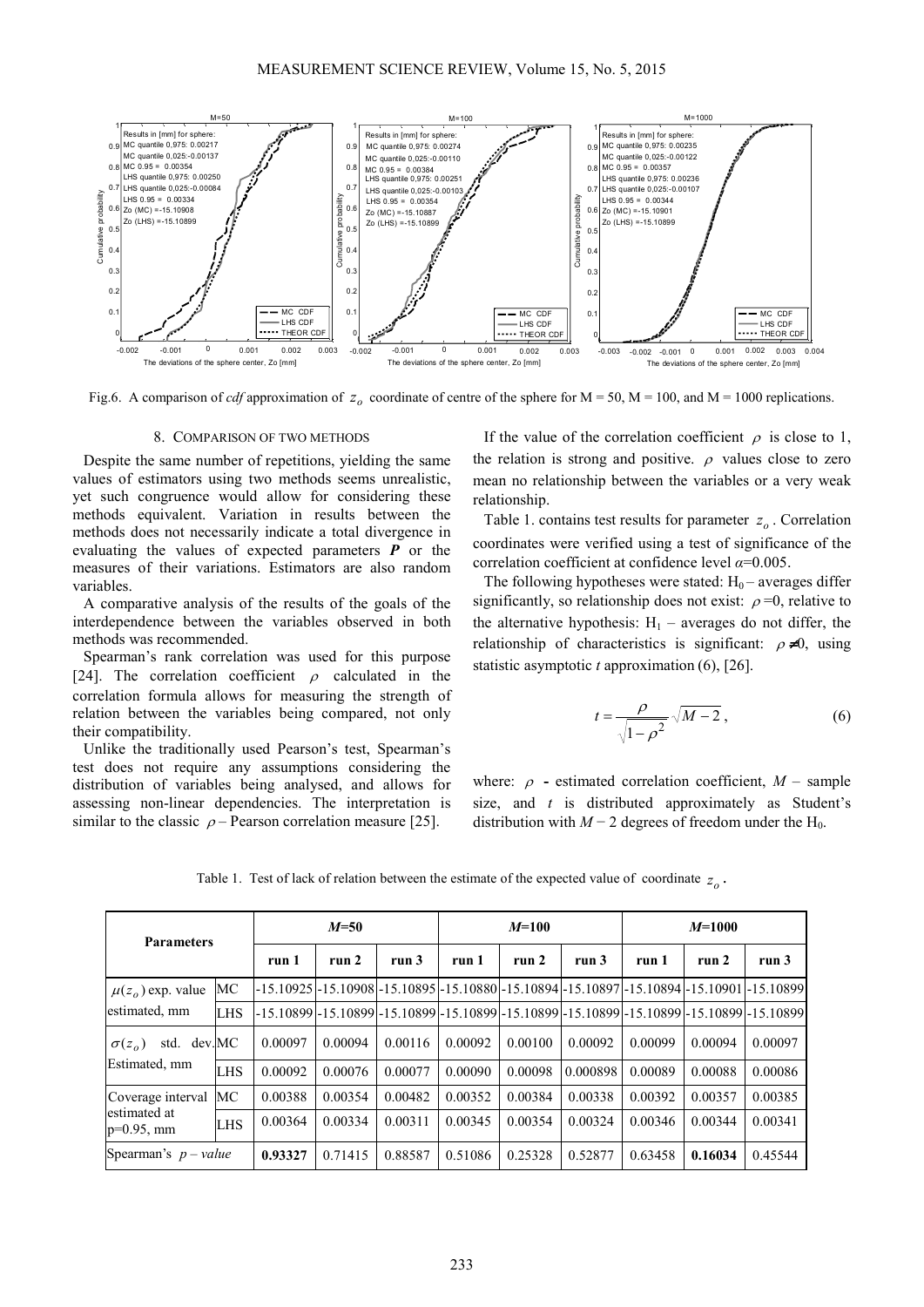For a smaller number of repetitions (*M*=50), high value  $p = 0.93327$  was yielded, which showed a significant lack of relation between the compared estimates (if the *p*-value is less than  $\alpha$  level, the null hypothesis H<sub>0</sub> should be rejected), [26]. As the number of repetitions increased, the results of both methods came closer, which allowed us to assume, that at  $M=10^3$  repetitions there is a stronger relation (run1:  $p=0.16034$ ) between the results which come from both methods.

### 9. SUMMARY

The paper presents the application of the LHS method in testing the geometric software in coordinate systems as an alternative for the traditional approach to Monte Carlo simulation. The basis for this method is the stratification of sampled distribution of input variables, whose representation is available as a result of overlapping the simulated partial errors for simulated surface. Inside each layer, numbers corresponding to the probability are sampled and then used to create the permutations of the coordinates of points.

The tests were designed to examine whether the modification of the MCM results in improved estimates of the statistical parameters of the variables that are analysed by the software. The application of the LHS method was meant to shorten the testing time, as well as to improve the reliability of estimates of chosen characteristics of the model in question.

Summing up the study, it can be seen that both methods have some advantages and disadvantages. One joint advantage of both methods is their simplicity and ease of implementation. However, sampling using the traditional algorithm of MCM is more efficient in calculations. Creating permutations with multi-dimensional variables and high-density stratification in the LHS algorithm leads to a visible increase of testing duration.

No spectacular reduction in coverage interval of  $z_0$  – output variable was achieved. In both methods, similar values of estimated coverage intervals were observed, while the samples obtained using the LHS sampling yielded always shorter ones.

The application of LHS algorithm gives more stable estimates of expected value in statistical sense, which may be important especially when the number of replications is small. The differences between these estimates and the respective value of model (i.e. reference value) seem to be not susceptible to replications in LHS algorithm, practically providing the same values irrespective of the number of trials of experiment.

It can thus be concluded that sampling using LHS yields more precise estimation of the expected value of variables calculated by the software being tested.

The statistical model used today for analysing coordinate systems is based on quasi–deterministic metrics. Experiences gained from application of the LHS algorithm allow us to believe that the employment of more efficient MCM tools will enable the design and implementation of metrics for the evaluation of geometric software quality more adequate to the statistical model of variables.

## ACKNOWLEDGMENT

The research was partially presented at the 11th International Symposium on Measurement and Quality **Control** 

## **REFERENCES**

- [1] Ratajczyk, E. (2005). *Coordinate Measuring Technique*. Warsaw University of Technology Publisher.
- [2] International Organization for Standardization*.* (2003). *Measurement management systems - Requirements for measurement processes and measuring equipment*. ISO 10012:2003.
- [3] International Organization for Standardization*.* (2002). *Product Specifications (GPS). Coordinate measuring machines (CMM): Acceptance test and reverification tests for coordinate measuring machines (CMM). Part 6: Estimation of errors in computing Gaussian associated features*. PN-EN ISO 10360-6.
- [4] International Organization for Standardization*.* (2002). *Software and System Engineering - Software Product Evaluation - Part 1: General overview*. ISO/IEC 14598-1.
- [5] Jaworski, J.M., Morawski, R.Z., Olędzki, J.S. (1995). Measuring as the parametric identification of the mathematical model of the object being measured. *Metrology and Measurement Systems*, 2 (1).
- [6] IEEE. (1998). *IEEE standard for a software quality metrics methodology*. IEEE Std. 1061-1998.
- [7] Joint Committee for Guides in Metrology. (2008). *International vocabulary of metrology – Basic and general concepts and associated terms* (VIM 3rd edition). JCGM 200:2008.
- [8] Nieciąg, H. (2012). The assessment of the criterion in tests of acceptance type of the metrological software in coordinate measuring systems*.* In *10th International Scientific Conference "Coordinate Measuring Technique*", 23-25 April, 2012, Bielsko Biała, Poland.
- [9] Joint Committee for Guides in Metrology. (2008). *Evaluation of measurement data -- Guide to the expression of uncertainty in measurement*. JCGM 100:2008.
- [10] Joint Committee for Guides in Metrology. (2008). *Evaluation of measurement data - Supplement 1 to the "Guide to the expression in measurement" - Propagation of distributions using a Monte Carlo method*. JCGM 101:2008.
- [11] Joint Committee for Guides in Metrology. (2011). *Evaluation of measurement data - Supplement 2 to the "Guide to the expression in measurement"* - *Extension to any number of output quantities*. JCGM 102:2011.
- [12] International Organization for Standardization*.* (2008). Geometrical Product Specifications (GPS) *Coordinate measuring machines (CMM): Technique for determining the uncertainty of measurement -- Part 4: Evaluating task-specific measurement uncertainty using simulation*. ISO/TS 15530-4:2008.